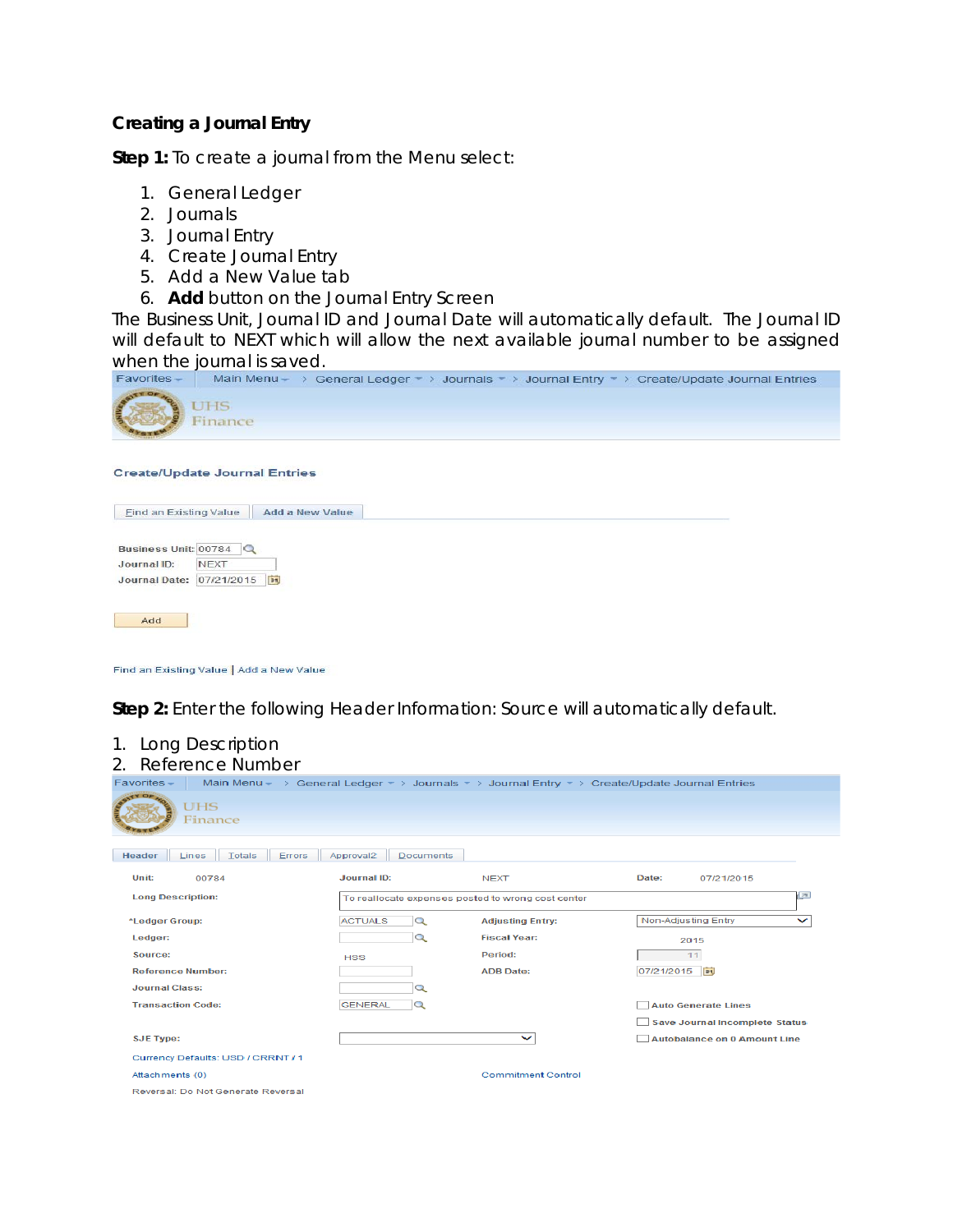**Step 3:** Select **Lines** Tab, Enter the line information

- 1. Speed Type
- 2. Account
- 3. Cost Center Information (If speed type not entered)
- 4. Chartfield 1(If required)
- 5. Amount
- 6. Line Reference (If required)
- 7. Line Description

To add a line, select the **+** button. To delete a line, click in the box next to the number then select the **–** button located below the journal lines.

| Favorites -            |                    |                                                                       |                            |              | Main Menu $\rightarrow$ General Ledger $\rightarrow$ Journals $\rightarrow$ Journal Entry $\rightarrow$ Create/Update Journal Entries |         |                      |               |              |            |                                   |                               |                      |                            |                |
|------------------------|--------------------|-----------------------------------------------------------------------|----------------------------|--------------|---------------------------------------------------------------------------------------------------------------------------------------|---------|----------------------|---------------|--------------|------------|-----------------------------------|-------------------------------|----------------------|----------------------------|----------------|
|                        | UHS<br>Finance     |                                                                       |                            |              |                                                                                                                                       |         |                      |               |              |            |                                   |                               |                      |                            | Ho             |
| Header                 | Totals<br>Lines    | Errors                                                                | Approval2                  | Documents    |                                                                                                                                       |         |                      |               |              |            |                                   |                               |                      |                            | New W          |
| Unit:                  | 00784              |                                                                       | Journal ID:                | <b>NEXT</b>  |                                                                                                                                       |         |                      | Date:         |              | 07/21/2015 |                                   |                               |                      |                            |                |
| <b>Template List</b>   |                    |                                                                       |                            |              |                                                                                                                                       |         |                      | Change Values |              |            |                                   |                               |                      |                            |                |
|                        |                    | *Process:                                                             |                            | Edit Journal |                                                                                                                                       | v       |                      |               |              | Process    |                                   |                               |                      |                            |                |
| $\nabla$ Lines         |                    |                                                                       |                            |              |                                                                                                                                       |         |                      |               |              |            |                                   |                               |                      | Personalize   Find   四   ■ |                |
| <b>Select</b>          | Line               | *Unit                                                                 | *Ledger                    |              | SpeedType                                                                                                                             | Account |                      | Fund          |              | Dept       | Program                           | Project                       |                      | <b>Bud Ref</b>             |                |
|                        | $\overline{1}$     | 00784                                                                 | $\alpha$<br><b>ACTUALS</b> |              | Q                                                                                                                                     |         | Q                    |               |              |            |                                   | Q                             | Q                    |                            | Q              |
| П                      | $\overline{2}$     | 00784                                                                 | Q ACTUALS                  |              | $\mathsf{Q}$                                                                                                                          |         | $\overline{Q}$       |               | $\mathsf{Q}$ | Q          |                                   | $\overline{Q}$                | $\overline{Q}$       |                            | $\overline{Q}$ |
|                        |                    | $\overline{\phantom{a}}$                                              |                            |              |                                                                                                                                       |         |                      |               |              |            |                                   |                               |                      |                            | $\rightarrow$  |
| Lines to add:          |                    | $\vert$<br>$+$                                                        | $\blacksquare$<br>$\equiv$ |              |                                                                                                                                       |         |                      |               |              |            |                                   |                               |                      |                            |                |
| $\triangledown$ Totals |                    |                                                                       |                            |              |                                                                                                                                       |         |                      |               |              |            | Personalize   Find   View All   2 |                               |                      | First 1 of 1 Last          |                |
| Unit                   | <b>Total Lines</b> |                                                                       | <b>Total Debits</b>        |              |                                                                                                                                       |         | <b>Total Credits</b> |               |              |            | <b>Journal Status</b>             |                               | <b>Budget Status</b> |                            |                |
| 00784                  | $\overline{2}$     |                                                                       | 0.00                       |              |                                                                                                                                       |         | N<br>0.00            |               |              |            |                                   | Ν                             |                      |                            |                |
| <b>国</b> Save          | $\boxed{=}$ Notify | C Refresh<br>Header   Lines   Totals   Errors   Approval2   Documents |                            |              |                                                                                                                                       |         |                      |               |              |            |                                   | $\mathbb{E}_{\mathbf{+}}$ Add | Æ                    | Update/Display             |                |

**Step 4:** Once all the information is entered, Choose **Edit Journal** from Process Drop Down Menu. Select the **Process** Button. (*A message box will appear on the screen assigning the next available journal ID number*.) Then select **OK**.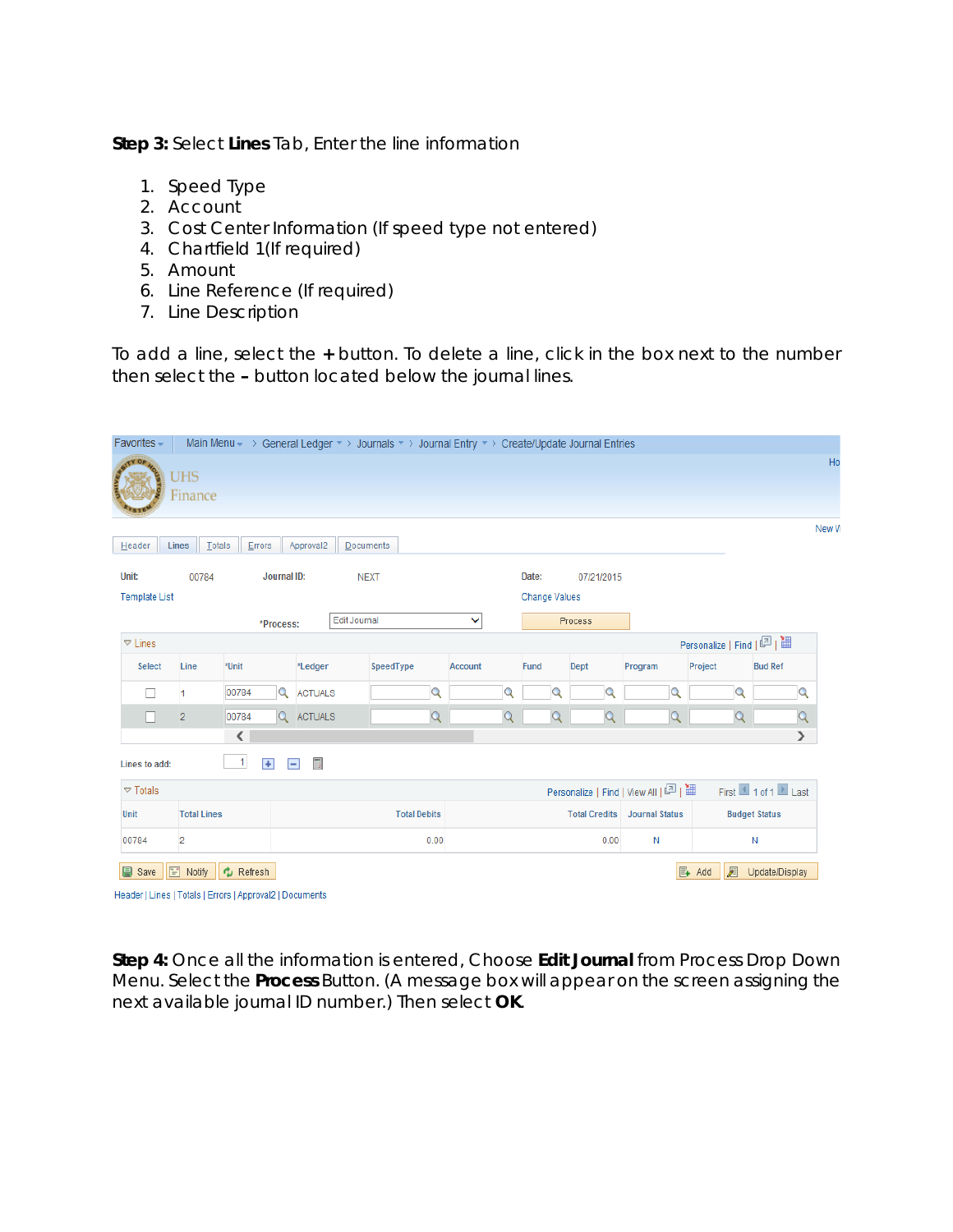Journal and Budget Status should indicate a" V" for valid. If the budget status is not valid, research the budget error.



Once the budget status is valid, print the Journal Coversheet, select the **Print Journal Entry Detail Link** in the **documents page.** It is not necessary to view, print or sign the coversheet unless the department requires additional approval on the journal.

**Step 5:** Back-up documents can be attached to a journal at any time by anyone with update access to journals. The user's name, date, and time of the upload are recorded on the Documents page.

To attach back-up to support the journal entry, select Documents Tab:

| Header        | Totals<br>Lines                   | Errors<br>Approval2<br><b>Documents</b>                  |             |                         |                     |
|---------------|-----------------------------------|----------------------------------------------------------|-------------|-------------------------|---------------------|
| Unit:         | 00784                             | Journal ID:                                              | <b>NEXT</b> | Date:                   | 07/21/2015          |
|               | <b>Print Journal Entry Detail</b> |                                                          |             |                         |                     |
|               | <b>GL Jml Document Images</b>     |                                                          |             |                         |                     |
|               |                                   | √ Display Active Documents Only                          |             | <b>Add New Document</b> |                     |
|               |                                   |                                                          |             |                         |                     |
|               |                                   |                                                          |             |                         |                     |
|               |                                   |                                                          |             |                         |                     |
|               |                                   |                                                          |             |                         |                     |
|               |                                   |                                                          |             |                         |                     |
|               |                                   |                                                          |             |                         |                     |
|               |                                   |                                                          |             |                         |                     |
| <b>■</b> Save | <b>E</b> Notify                   | Refresh                                                  |             | $\mathbb{E}$ Add        | 囩<br>Update/Display |
|               |                                   | Header   Lines   Totals   Errors   Approval2   Documents |             |                         |                     |

Select the **Add a New Document** button

The **Document Upload** page will appear, select the **Browse** button to select the file you wish to attach.